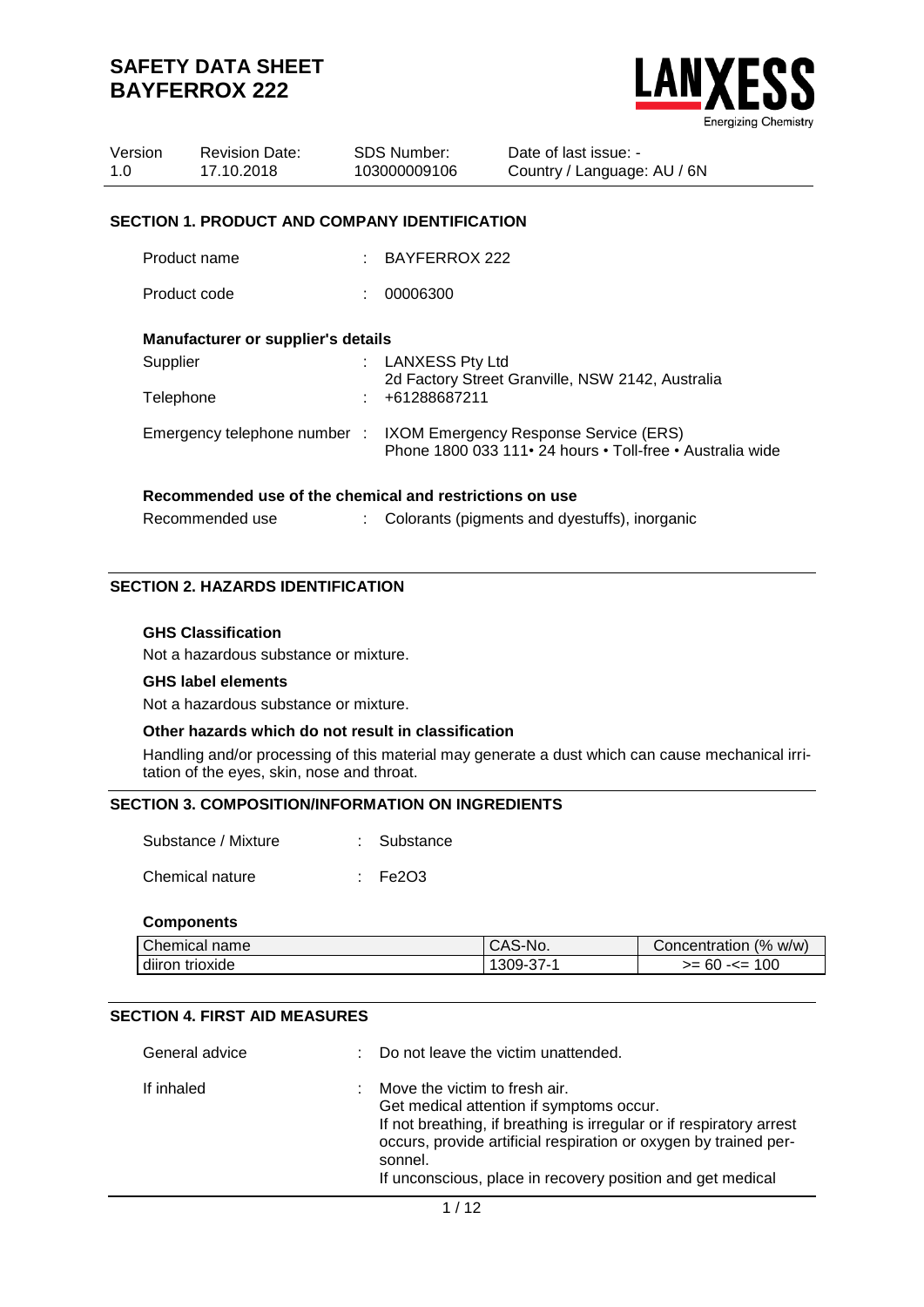

| Version<br>1.0         |              | <b>Revision Date:</b><br>17.10.2018                                                                                                                                                                                                          | <b>SDS Number:</b><br>103000009106 | Date of last issue: -<br>Country / Language: AU / 6N                                                                             |  |  |  |
|------------------------|--------------|----------------------------------------------------------------------------------------------------------------------------------------------------------------------------------------------------------------------------------------------|------------------------------------|----------------------------------------------------------------------------------------------------------------------------------|--|--|--|
|                        |              |                                                                                                                                                                                                                                              | attention immediately.             | Loosen tight clothing such as a collar, tie, belt or waistband.                                                                  |  |  |  |
|                        |              | In case of skin contact                                                                                                                                                                                                                      | No special measures required.      |                                                                                                                                  |  |  |  |
| In case of eye contact |              | Immediately flush eyes with plenty of water, occasionally lifting<br>the upper and lower eyelids.<br>If easy to do, remove contact lens, if worn.<br>Continue to rinse for at least 10 minutes.<br>Get medical attention if symptoms appear. |                                    |                                                                                                                                  |  |  |  |
|                        | If swallowed |                                                                                                                                                                                                                                              | No special measures required.      |                                                                                                                                  |  |  |  |
|                        | delayed      | Most important symptoms<br>and effects, both acute and                                                                                                                                                                                       | and symptoms.<br>and symptoms.     | See Section 11 for more detailed information on health effects<br>See Section 11 for more detailed information on health effects |  |  |  |
|                        |              | Notes to physician                                                                                                                                                                                                                           | and symptoms.                      | See Section 11 for more detailed information on health effects                                                                   |  |  |  |

## **SECTION 5. FIREFIGHTING MEASURES**

| Suitable extinguishing media :                                        |    | In case of fire, use water spray (fog), foam, dry chemical or<br>$CO2$ .                                                                                                                                                                                                                                                                                                                      |
|-----------------------------------------------------------------------|----|-----------------------------------------------------------------------------------------------------------------------------------------------------------------------------------------------------------------------------------------------------------------------------------------------------------------------------------------------------------------------------------------------|
| Unsuitable extinguishing<br>media                                     |    | : None known.                                                                                                                                                                                                                                                                                                                                                                                 |
| Specific hazards during fire- : No information available.<br>fighting |    |                                                                                                                                                                                                                                                                                                                                                                                               |
| ucts                                                                  |    | Hazardous combustion prod- : The product itself does not burn.                                                                                                                                                                                                                                                                                                                                |
| Specific extinguishing meth-<br>ods                                   | ÷. | Standard procedure for chemical fires.<br>Promptly isolate the scene by removing all persons from the<br>vicinity of the incident if there is a fire.<br>Use extinguishing measures that are appropriate to local cir-<br>cumstances and the surrounding environment.<br>Fire residues and contaminated fire extinguishing water must<br>be disposed of in accordance with local regulations. |
| Special protective equipment :<br>for firefighters                    |    | Fire-fighters should wear appropriate protective equipment<br>and self-contained breathing apparatus (SCBA) with a full<br>face-piece operated in positive pressure mode.                                                                                                                                                                                                                     |

## **SECTION 6. ACCIDENTAL RELEASE MEASURES**

| Personal precautions, protec-: | No action shall be taken involving any personal risk or without                    |
|--------------------------------|------------------------------------------------------------------------------------|
| tive equipment and emer-       | suitable training.                                                                 |
| gency procedures               | Keep unnecessary and unprotected personnel from entering.<br>Avoid breathing dust. |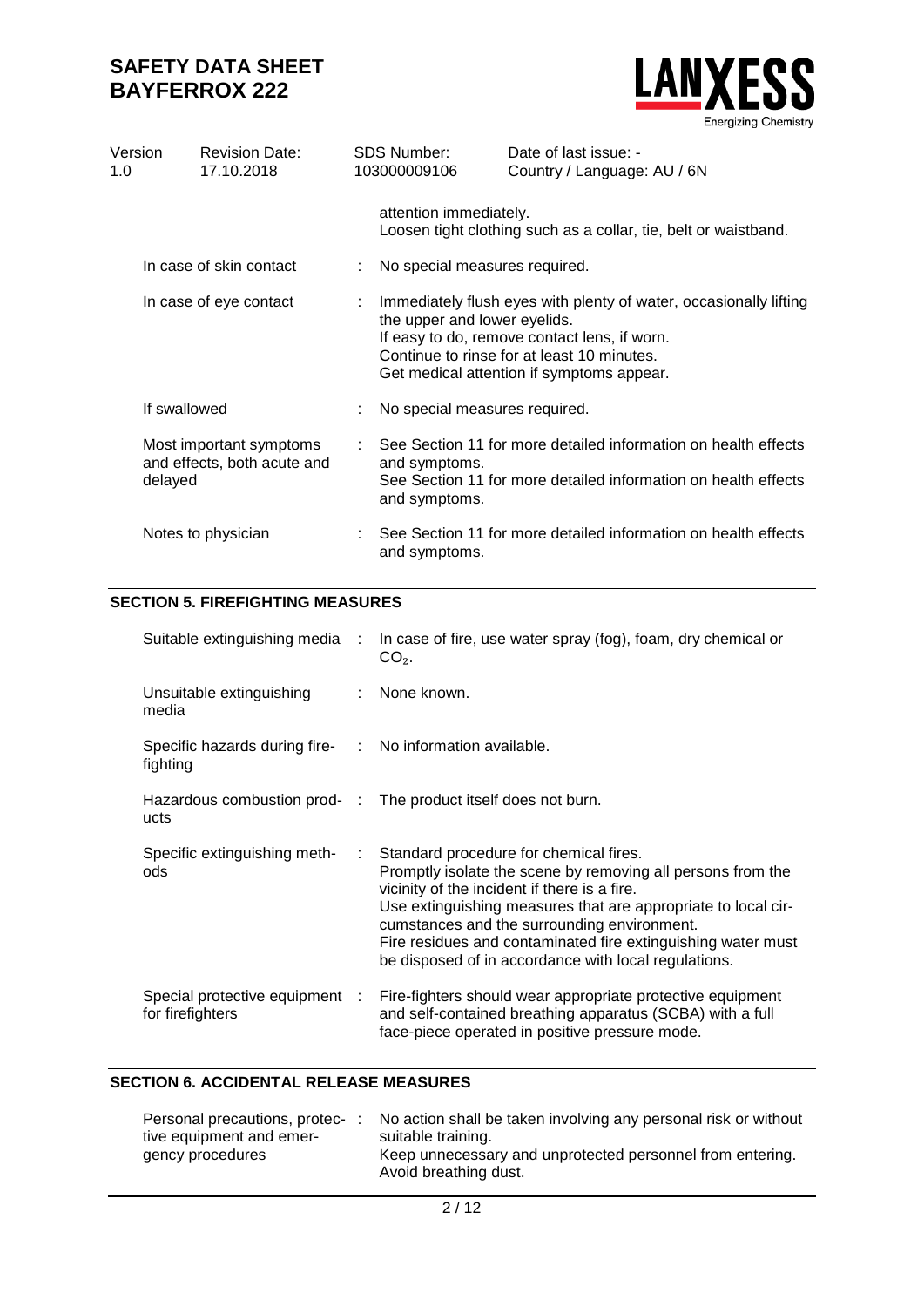

| Version<br>1.0 | <b>Revision Date:</b><br>17.10.2018                      |    | <b>SDS Number:</b><br>103000009106                                                                                                                                                                                                                                                                                                                                                                                     | Date of last issue: -<br>Country / Language: AU / 6N |  |  |  |
|----------------|----------------------------------------------------------|----|------------------------------------------------------------------------------------------------------------------------------------------------------------------------------------------------------------------------------------------------------------------------------------------------------------------------------------------------------------------------------------------------------------------------|------------------------------------------------------|--|--|--|
|                |                                                          |    | Use personal protective equipment.<br>Avoid dust formation.                                                                                                                                                                                                                                                                                                                                                            |                                                      |  |  |  |
|                | Environmental precautions                                |    | Avoid dispersal of spilt material and runoff and contact with<br>soil, waterways, drains and sewers.<br>If the product contaminates rivers and lakes or drains inform<br>respective authorities.                                                                                                                                                                                                                       |                                                      |  |  |  |
|                | Methods and materials for<br>containment and cleaning up |    | Pick up and arrange disposal without creating dust.<br>Sweep up and shovel.<br>Keep in suitable, closed containers for disposal.                                                                                                                                                                                                                                                                                       |                                                      |  |  |  |
|                | <b>SECTION 7. HANDLING AND STORAGE</b>                   |    |                                                                                                                                                                                                                                                                                                                                                                                                                        |                                                      |  |  |  |
|                | Advice on protection against<br>fire and explosion       |    | Provide appropriate exhaust ventilation at places where dust<br>is formed.                                                                                                                                                                                                                                                                                                                                             |                                                      |  |  |  |
|                | Advice on safe handling                                  |    | For personal protection see section 8.<br>Smoking, eating and drinking should be prohibited in the ap-<br>plication area.                                                                                                                                                                                                                                                                                              |                                                      |  |  |  |
|                | Hygiene measures                                         |    | When using do not eat, drink or smoke.<br>Wash face, hands and any exposed skin thoroughly after<br>handling.<br>Wash contaminated clothing before reusing.                                                                                                                                                                                                                                                            |                                                      |  |  |  |
|                | Hygiene measures                                         |    | General industrial hygiene practice.                                                                                                                                                                                                                                                                                                                                                                                   |                                                      |  |  |  |
|                | Conditions for safe storage                              | ÷. | Store in accordance with local regulations.<br>Store in original container protected from direct sunlight in a<br>dry, cool and well-ventilated area, away from incompatible<br>materials (see Section 10) and food and drink.<br>Keep containers tightly closed in a dry, cool and well-<br>ventilated place.<br>Electrical installations / working materials must comply with<br>the technological safety standards. |                                                      |  |  |  |
|                | Materials to avoid                                       |    |                                                                                                                                                                                                                                                                                                                                                                                                                        | No materials to be especially mentioned.             |  |  |  |
|                | Further information on stor-<br>age stability            | ÷  | No decomposition if stored and applied as directed.                                                                                                                                                                                                                                                                                                                                                                    |                                                      |  |  |  |

# **SECTION 8. EXPOSURE CONTROLS/PERSONAL PROTECTION**

# **Components with workplace control parameters**

| Components      | CAS-No.   | Value type<br>(Form of<br>exposure) | Control parame-<br>ters / Permissible<br>concentration | <b>Basis</b> |
|-----------------|-----------|-------------------------------------|--------------------------------------------------------|--------------|
| diiron trioxide | 1309-37-1 | TWA<br>(Fumes)                      | $5 \text{ mg/m}$ 3<br>(Iron)                           | AU OEL       |
|                 |           | TWA (Res-                           | $5 \text{ mg/m}$ 3                                     | ACGIH        |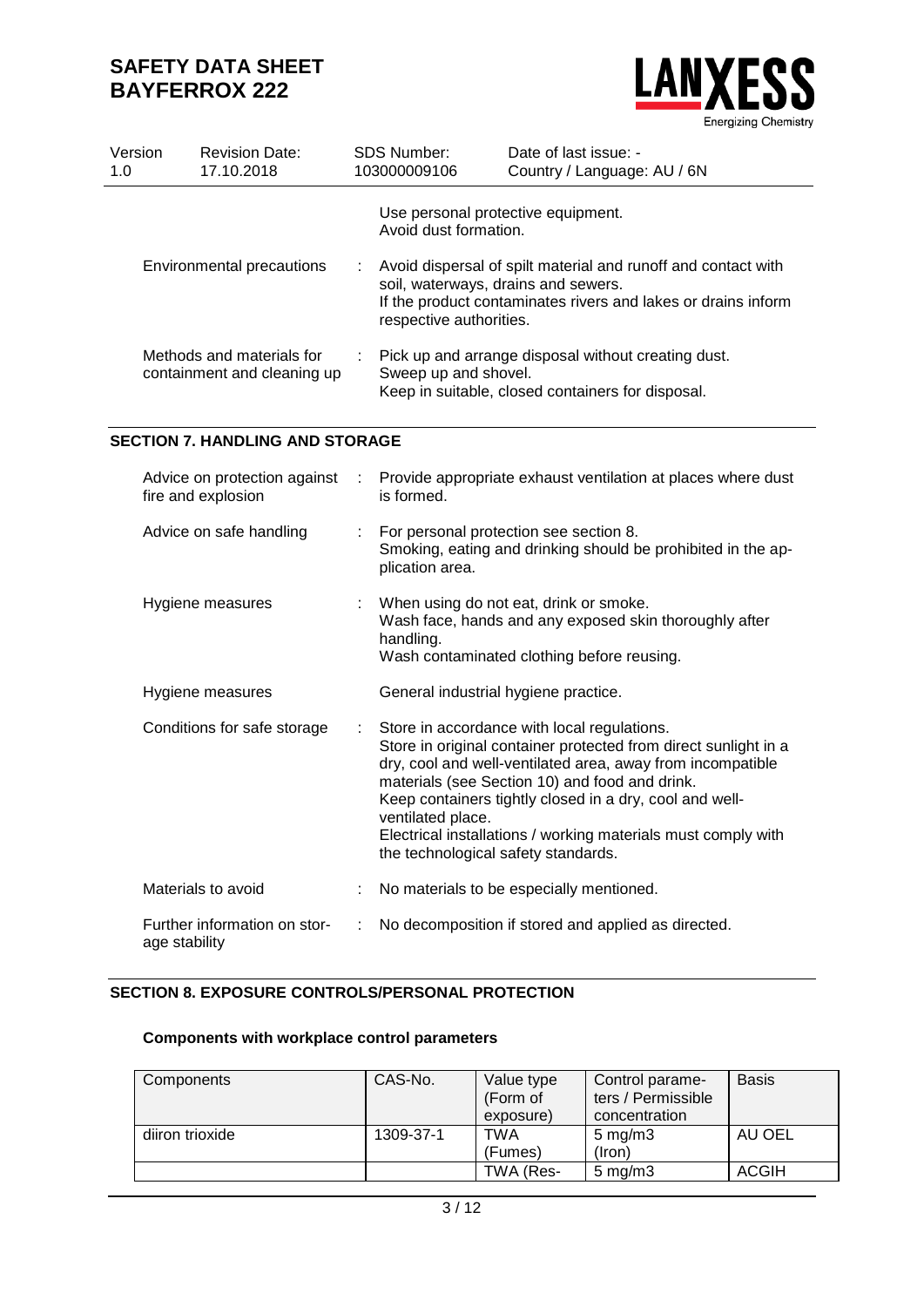

| Version<br>1.0           | <b>Revision Date:</b><br>17.10.2018 | <b>SDS Number:</b><br>Date of last issue: -<br>103000009106<br>Country / Language: AU / 6N                                                                                                                                                                                               |  |  |
|--------------------------|-------------------------------------|------------------------------------------------------------------------------------------------------------------------------------------------------------------------------------------------------------------------------------------------------------------------------------------|--|--|
|                          |                                     | pirable frac-<br>tion)                                                                                                                                                                                                                                                                   |  |  |
|                          | <b>Engineering measures</b>         | This information is not available.                                                                                                                                                                                                                                                       |  |  |
|                          | Personal protective equipment       |                                                                                                                                                                                                                                                                                          |  |  |
|                          | Respiratory protection              | Dust-protection mask if there is a risk of dust formation.                                                                                                                                                                                                                               |  |  |
|                          | Filter type                         | P1 filter                                                                                                                                                                                                                                                                                |  |  |
|                          | Hand protection<br>Wearing time     | $< 60$ min                                                                                                                                                                                                                                                                               |  |  |
| Material                 |                                     | Leather gloves                                                                                                                                                                                                                                                                           |  |  |
|                          | Eye protection                      | Safety glasses                                                                                                                                                                                                                                                                           |  |  |
| Skin and body protection |                                     | Choose body protection in relation to its type, to the concen-<br>tration and amount of dangerous substances, and to the spe-<br>cific work-place.<br>Additional body garments should be used (e.g. sleevelets,<br>apron, disposable suit etc.), based on the task being per-<br>formed. |  |  |

### **SECTION 9. PHYSICAL AND CHEMICAL PROPERTIES**

| Appearance                                                              |    | powder                      |
|-------------------------------------------------------------------------|----|-----------------------------|
| Colour                                                                  |    | red                         |
| Odour                                                                   |    | odourless                   |
| <b>Odour Threshold</b>                                                  |    | No data available           |
| рH                                                                      |    | : 4-8<br>Concentration: 5 % |
| Melting point/range                                                     | t. | 1,565 °C                    |
| Boiling point/boiling range                                             | t. | No data available           |
| Flash point                                                             |    | No data available           |
| Evaporation rate                                                        |    | No data available           |
| Flammability (solid, gas)                                               | t. | No data available           |
| Upper explosion limit / Upper : No data available<br>flammability limit |    |                             |
| Lower explosion limit                                                   |    | No data available           |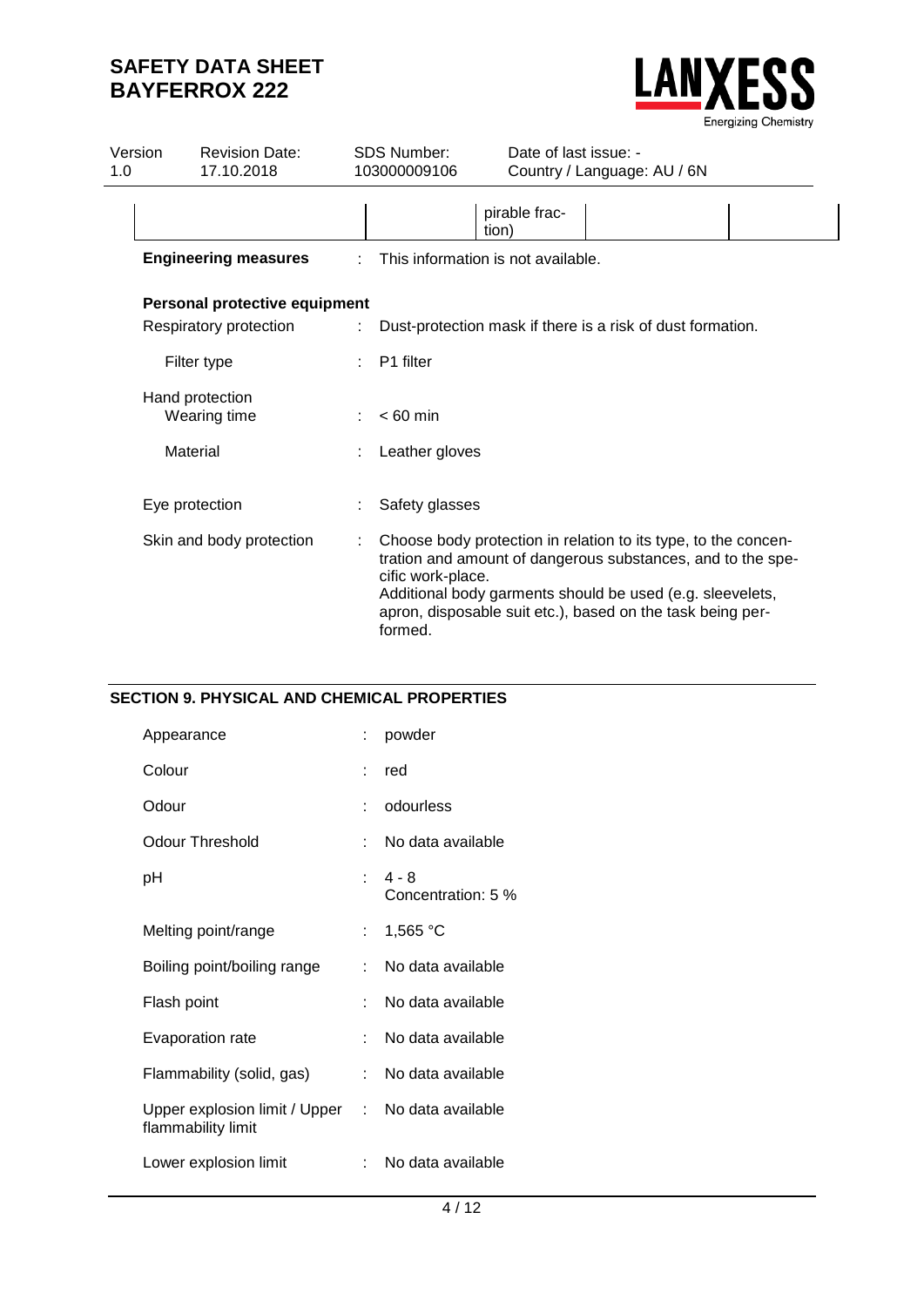

| Version<br>1.0 |                 | <b>Revision Date:</b><br>17.10.2018 |   | <b>SDS Number:</b><br>103000009106 | Date of last issue: -<br>Country / Language: AU / 6N |
|----------------|-----------------|-------------------------------------|---|------------------------------------|------------------------------------------------------|
|                | Vapour pressure |                                     | ÷ | No data available                  |                                                      |
|                |                 | Relative vapour density             | ÷ | No data available                  |                                                      |
|                |                 | Relative density                    | ÷ | No data available                  |                                                      |
|                | Density         |                                     |   | 5.25 g/cm <sup>3</sup> (20 °C)     |                                                      |
|                | Solubility(ies) | Water solubility                    |   | insoluble                          |                                                      |
|                | octanol/water   | Partition coefficient: n-           | ÷ | No data available                  |                                                      |
|                |                 | Ignition temperature                |   | No data available                  |                                                      |
|                |                 | Decomposition temperature           |   | No data available                  |                                                      |
|                | Viscosity       |                                     |   | No data available                  |                                                      |
|                |                 | <b>Explosive properties</b>         |   | No data available                  |                                                      |
|                |                 | Oxidizing properties                |   | No data available                  |                                                      |
|                |                 | Molecular weight                    |   | No data available                  |                                                      |

# **SECTION 10. STABILITY AND REACTIVITY**

| Reactivity                                |    | No specific test data related to reactivity available for this<br>product or its ingredients. |
|-------------------------------------------|----|-----------------------------------------------------------------------------------------------|
| Chemical stability                        |    | : No decomposition if stored and applied as directed.                                         |
| Possibility of hazardous reac- :<br>tions |    | Under normal conditions of storage and use, hazardous reac-<br>tions will not occur.          |
| Conditions to avoid                       |    | : No specific data.                                                                           |
| Incompatible materials                    |    | No specific data.                                                                             |
| Hazardous decomposition<br>products       | ÷. | No decomposition if stored and applied as directed.                                           |

# **SECTION 11. TOXICOLOGICAL INFORMATION**

| Exposure routes | : Inhalation |  |
|-----------------|--------------|--|
|                 | Eye contact  |  |
|                 | Skin contact |  |

### **Acute toxicity**

Not classified based on available information.

### **Product:**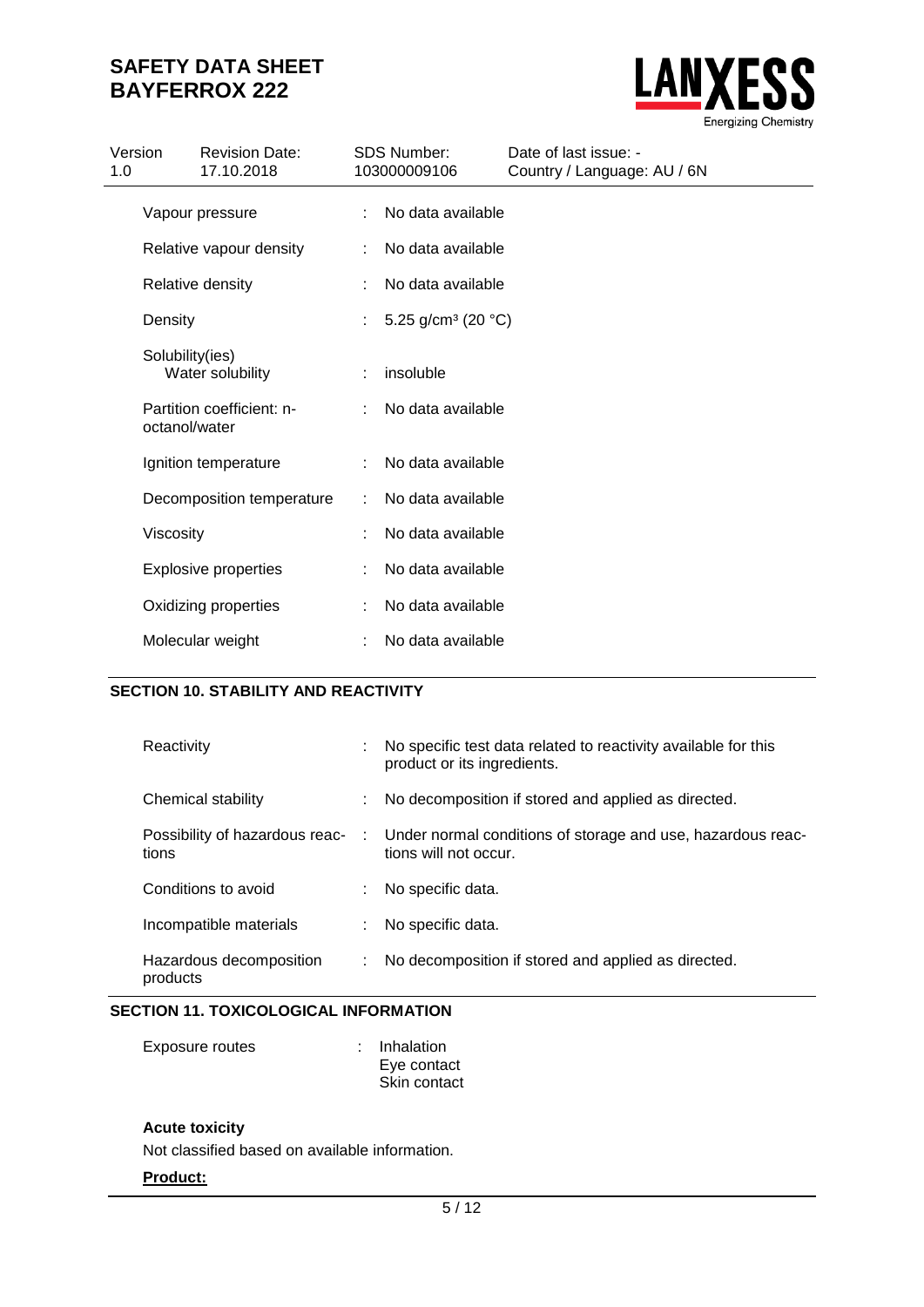

| Version<br>1.0 | <b>Revision Date:</b><br>17.10.2018     |    | SDS Number:<br>103000009106                                                                  | Date of last issue: -<br>Country / Language: AU / 6N |
|----------------|-----------------------------------------|----|----------------------------------------------------------------------------------------------|------------------------------------------------------|
|                | Acute oral toxicity                     |    | : LD50 (Rat): $> 5,000$ mg/kg                                                                | Remarks: Information refers to the main component.   |
|                | Acute inhalation toxicity               |    | LC50 (Rat): $> 210$ mg/m <sup>3</sup><br>Exposure time: 14 d<br>Test atmosphere: dust/mist   | Remarks: Information refers to the main component.   |
|                | <b>Components:</b>                      |    |                                                                                              |                                                      |
|                | diiron trioxide:<br>Acute oral toxicity |    | LD50 (Rat): $> 5,000$ mg/kg                                                                  |                                                      |
|                | Acute inhalation toxicity               | t. | $LC50$ (Rat): $> 210$ mg/m <sup>3</sup><br>Exposure time: 14 d<br>Test atmosphere: dust/mist |                                                      |

## **Skin corrosion/irritation**

Not classified based on available information.

## **Product:**

Species: Rabbit Exposure time: 4 h Method: OECD Test Guideline 404 Result: No skin irritation Remarks: Information refers to the main component.

### **Components:**

#### **diiron trioxide:**

Species: Rabbit Exposure time: 4 h Method: OECD Test Guideline 404 Result: No skin irritation

### **Serious eye damage/eye irritation**

Not classified based on available information.

## **Product:**

Species: Rabbit Result: No eye irritation Exposure time: 24 h Method: OECD Test Guideline 405 Remarks: Information refers to the main component.

#### **Components:**

### **diiron trioxide:**

Species: Rabbit Result: No eye irritation Exposure time: 24 h Method: OECD Test Guideline 405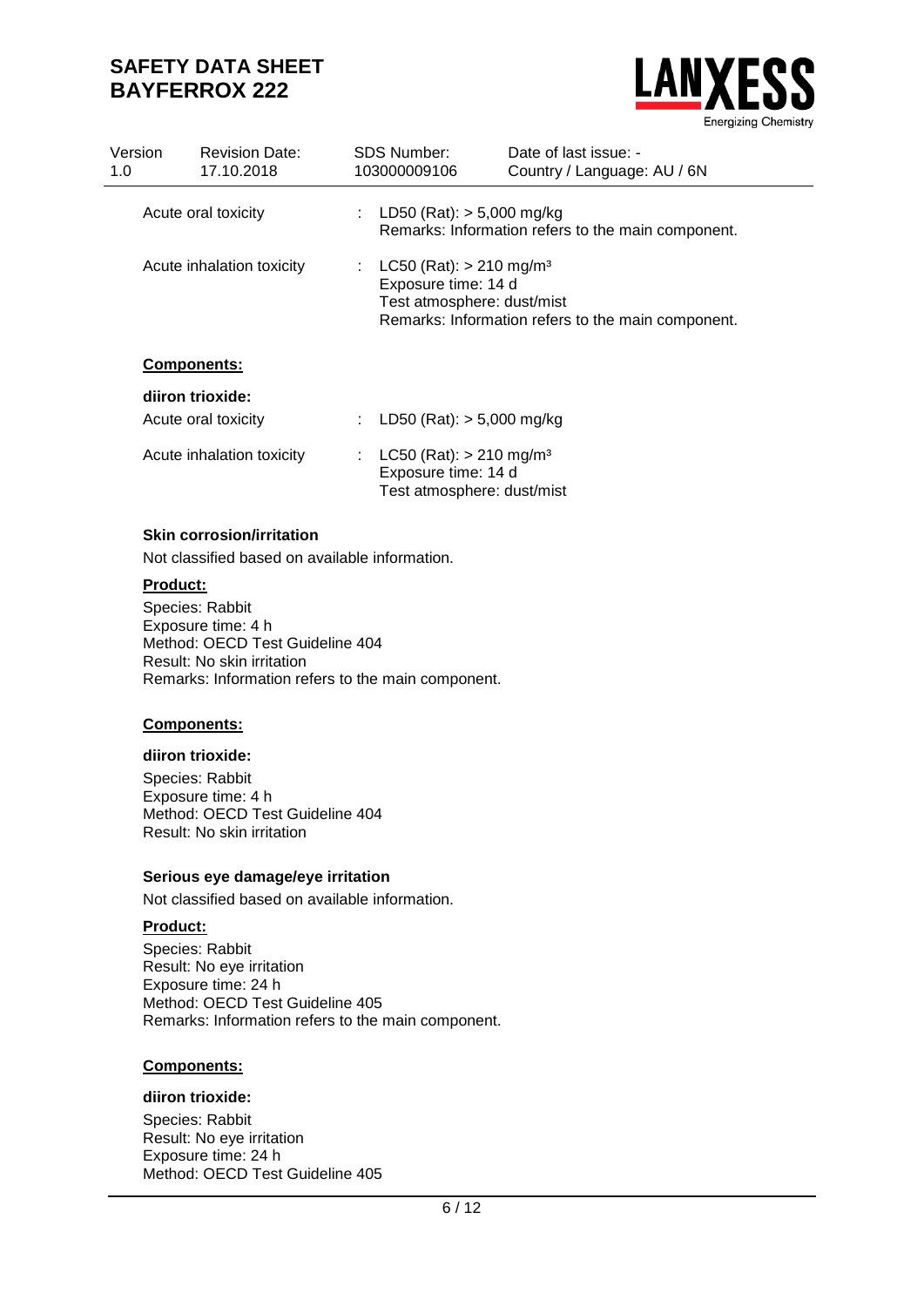

| Version | <b>Revision Date:</b> | SDS Number:  |
|---------|-----------------------|--------------|
| 1.0     | 17.10.2018            | 103000009106 |

Date of last issue: - Country / Language: AU / 6N

#### **Respiratory or skin sensitisation**

#### **Skin sensitisation**

Not classified based on available information.

#### **Respiratory sensitisation**

Not classified based on available information.

#### **Product:**

Exposure routes: Dermal Species: Guinea pig Result: Did not cause sensitisation on laboratory animals. Remarks: Information refers to the main component.

#### **Components:**

#### **diiron trioxide:**

Exposure routes: Dermal Species: Guinea pig Result: Did not cause sensitisation on laboratory animals.

#### **Chronic toxicity**

#### **Germ cell mutagenicity**

Not classified based on available information.

## **Product:**

Genotoxicity in vitro : Test Type: Microbial mutagenesis assay (Ames test) Test system: Bacteria Metabolic activation: with and without metabolic activation Method: OECD Test Guideline 471 Result: negative Remarks: Test results on an analogous product Information refers to the main component.

> Test Type: In vitro mammalian cell gene mutation test Test system: Chinese hamster fibroblasts Metabolic activation: with and without metabolic activation Method: OECD Test Guideline 476 Result: negative GLP: yes Remarks: Test results on an analogous product Information refers to the main component.

> Test Type: Chromosome aberration test in vitro Test system: Chinese hamster fibroblasts Metabolic activation: with and without metabolic activation Method: OECD Test Guideline 473 Result: negative GLP: yes Remarks: Test results on an analogous product Information refers to the main component.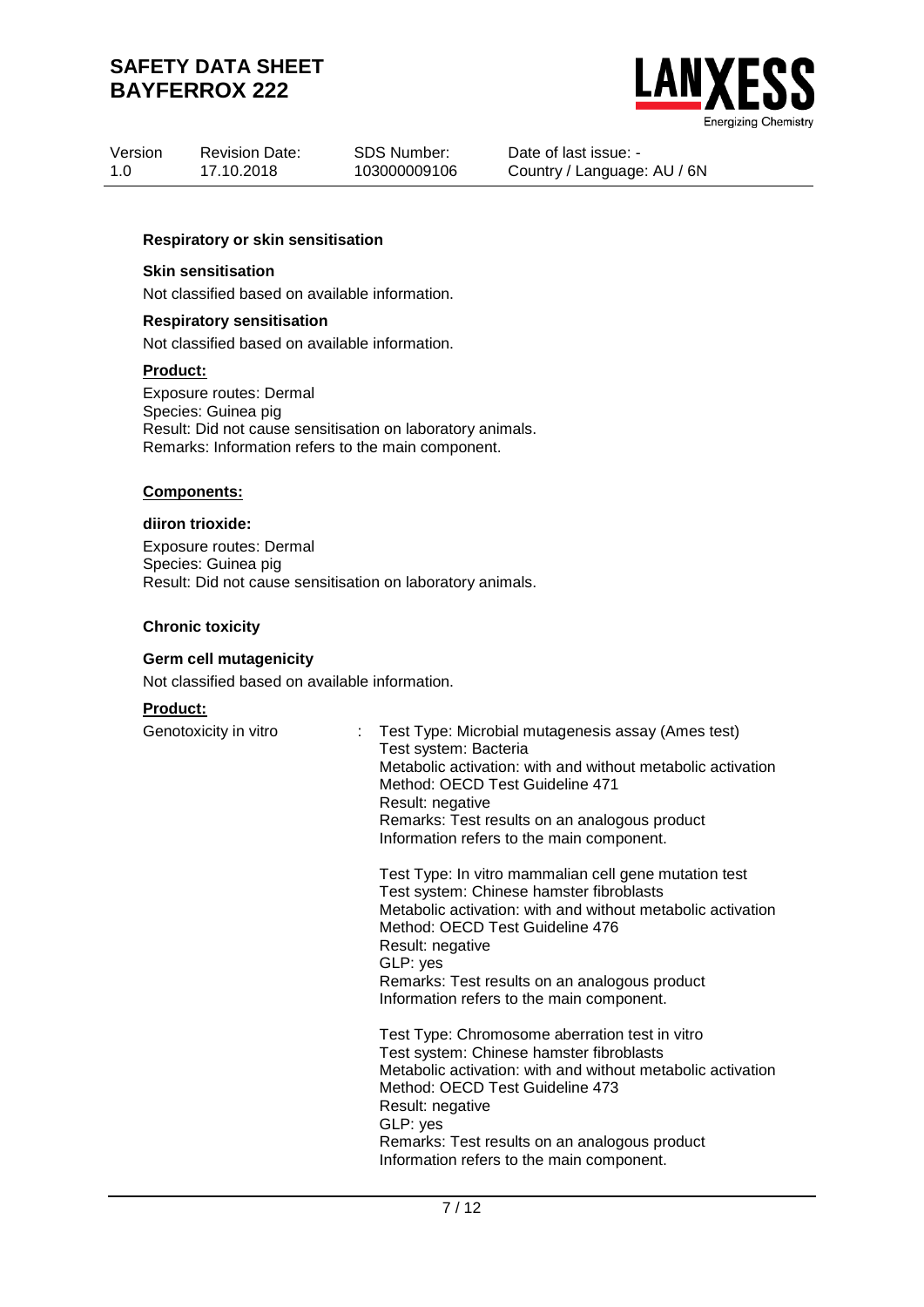

| Version<br>1.0 | <b>Revision Date:</b><br>17.10.2018 | <b>SDS Number:</b><br>103000009106                                                                              | Date of last issue: -<br>Country / Language: AU / 6N                                                                                                                                                                                                                                                                                                                                                                                                                                                                                                                                                                                                                                                           |  |
|----------------|-------------------------------------|-----------------------------------------------------------------------------------------------------------------|----------------------------------------------------------------------------------------------------------------------------------------------------------------------------------------------------------------------------------------------------------------------------------------------------------------------------------------------------------------------------------------------------------------------------------------------------------------------------------------------------------------------------------------------------------------------------------------------------------------------------------------------------------------------------------------------------------------|--|
|                | Components:                         |                                                                                                                 |                                                                                                                                                                                                                                                                                                                                                                                                                                                                                                                                                                                                                                                                                                                |  |
|                | diiron trioxide:                    |                                                                                                                 |                                                                                                                                                                                                                                                                                                                                                                                                                                                                                                                                                                                                                                                                                                                |  |
|                | Genotoxicity in vitro               | ÷.<br>Test system: Bacteria<br>Result: negative<br>Result: negative<br>GLP: yes<br>Result: negative<br>GLP: yes | Test Type: Microbial mutagenesis assay (Ames test)<br>Metabolic activation: with and without metabolic activation<br>Method: OECD Test Guideline 471<br>Remarks: Test results on an analogous product<br>Test Type: In vitro mammalian cell gene mutation test<br>Test system: Chinese hamster fibroblasts<br>Metabolic activation: with and without metabolic activation<br>Method: OECD Test Guideline 476<br>Remarks: Test results on an analogous product<br>Test Type: Chromosome aberration test in vitro<br>Test system: Chinese hamster fibroblasts<br>Metabolic activation: with and without metabolic activation<br>Method: OECD Test Guideline 473<br>Remarks: Test results on an analogous product |  |

## **Carcinogenicity**

Not classified based on available information.

## **Product:**

Species: Rat, (male and female) Exposure time: 914 days Dose: 600 mg/kg body weight Result: negative Remarks: Information refers to the main component.

# **Components:**

#### **diiron trioxide:**

Species: Rat, (male and female) Exposure time: 914 days Dose: 600 mg/kg body weight Result: negative

## **Reproductive toxicity**

Not classified based on available information.

## **STOT - single exposure**

Not classified based on available information.

## **STOT - repeated exposure**

Not classified based on available information.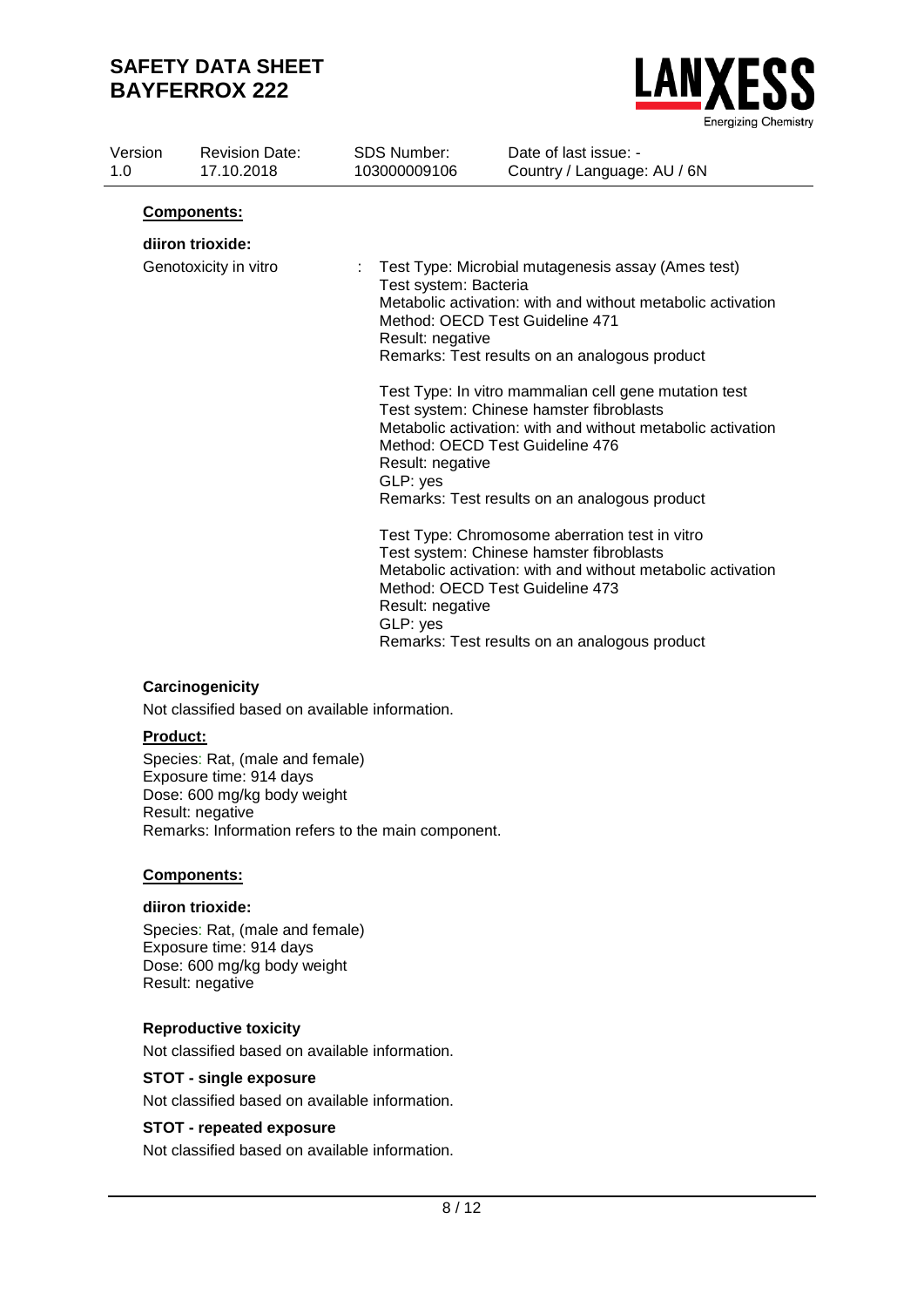

| Version | <b>Revision Date:</b> | SDS Number:  | Date of last issue: -       |
|---------|-----------------------|--------------|-----------------------------|
| 1.0     | 17.10.2018            | 103000009106 | Country / Language: AU / 6N |
|         |                       |              |                             |

#### **Repeated dose toxicity**

## **Product:**

Species: Rat, male NOAEL: 10,1 mg/m³ Application Route: Inhalation Test atmosphere: dust/mist Exposure time: 28 d Dose: 10,1 mg/m³ Method: OECD Test Guideline 412 GLP: yes Remarks: Subacute toxicity Information refers to the main component.

#### **Components:**

### **diiron trioxide:**

Species: Rat, male NOAEL: 10,1 mg/m³ Application Route: Inhalation Test atmosphere: dust/mist Exposure time: 28 d Method: OECD Test Guideline 412 GLP: yes Remarks: Subacute toxicity

#### **Aspiration toxicity**

Not classified based on available information.

## **SECTION 12. ECOLOGICAL INFORMATION**

#### **Ecotoxicity**

| <b>Product:</b>                                          |                           |                                                                                                                                                               |
|----------------------------------------------------------|---------------------------|---------------------------------------------------------------------------------------------------------------------------------------------------------------|
| Toxicity to fish                                         |                           | LC0 (Danio rerio (zebra fish)): $>$ 50,000 mg/l<br>Exposure time: 96 h<br>Remarks: Information refers to the main component.                                  |
| Toxicity to daphnia and other :<br>aquatic invertebrates |                           | EC50 (Daphnia magna (Water flea)): > 100 mg/l<br>Exposure time: 48 h<br>Method: OECD Test Guideline 202<br>Remarks: Information refers to the main component. |
| Toxicity to microorganisms                               | $\mathbb{Z}^{\mathbb{Z}}$ | EC50 (activated sludge): $> 10,000$ mg/l<br>Exposure time: 3 h<br>Method: ISO 8192<br>Remarks: Information refers to the main component.                      |
| Comnonante:                                              |                           |                                                                                                                                                               |

## **Components:**

# **diiron trioxide:**

| Toxicity to fish | : LC0 (Danio rerio (zebra fish)): $>$ 50,000 mg/l |
|------------------|---------------------------------------------------|
|                  | Exposure time: 96 h                               |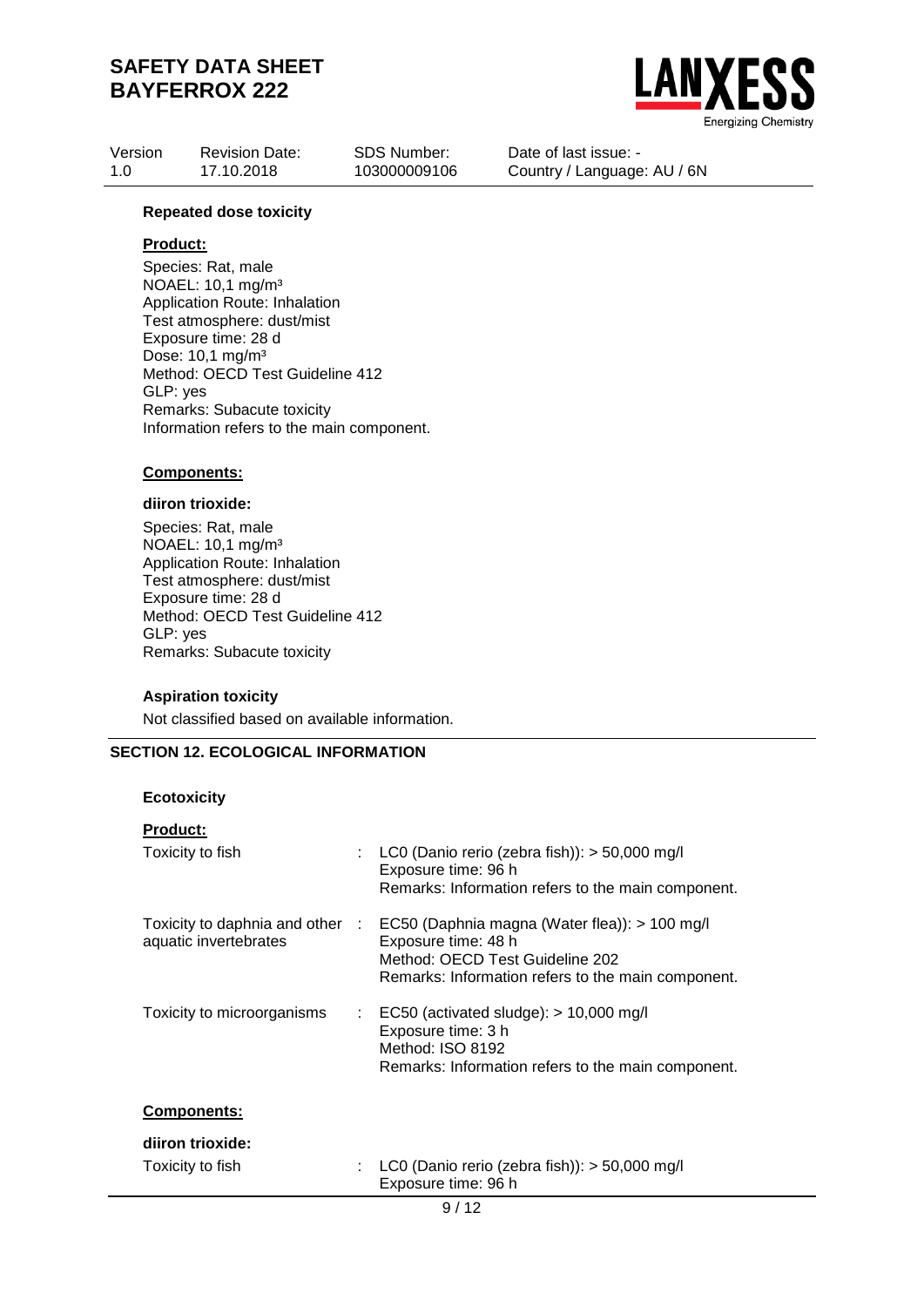

| Version<br>1.0 |                           | <b>Revision Date:</b><br>17.10.2018                                                    |   | <b>SDS Number:</b><br>103000009106                                                               | Date of last issue: -<br>Country / Language: AU / 6N                                                              |
|----------------|---------------------------|----------------------------------------------------------------------------------------|---|--------------------------------------------------------------------------------------------------|-------------------------------------------------------------------------------------------------------------------|
|                |                           | Toxicity to daphnia and other :<br>aquatic invertebrates<br>Toxicity to microorganisms |   | Exposure time: 48 h<br>Method: OECD Test Guideline 202<br>Exposure time: 3 h<br>Method: ISO 8192 | EC50 (Daphnia magna (Water flea)): > 100 mg/l<br>EC50 (activated sludge): $> 10,000$ mg/l                         |
|                |                           | <b>Persistence and degradability</b>                                                   |   |                                                                                                  |                                                                                                                   |
|                | <b>Components:</b>        |                                                                                        |   |                                                                                                  |                                                                                                                   |
|                | diiron trioxide:          | Biodegradability                                                                       |   |                                                                                                  | Result: The methods for determining the biological degradabil-<br>ity are not applicable to inorganic substances. |
|                |                           | <b>Bioaccumulative potential</b><br>No data available                                  |   |                                                                                                  |                                                                                                                   |
|                | <b>Mobility in soil</b>   | No data available                                                                      |   |                                                                                                  |                                                                                                                   |
|                |                           | Other adverse effects                                                                  |   |                                                                                                  |                                                                                                                   |
|                | <b>Product:</b><br>mation | Additional ecological infor-                                                           | ÷ |                                                                                                  | Ecotoxicological data are not available.<br>No known significant effects or critical hazards.                     |

# **SECTION 13. DISPOSAL CONSIDERATIONS**

| <b>Disposal methods</b> |                                                                                                                                                                                                                                                                                                                                                                              |
|-------------------------|------------------------------------------------------------------------------------------------------------------------------------------------------------------------------------------------------------------------------------------------------------------------------------------------------------------------------------------------------------------------------|
| Waste from residues     | : Examine possibilities for re-utilisation.<br>Product residues and uncleaned empty containers should be<br>packaged, sealed, labelled, and disposed of or recycled ac-<br>cording to relevant national and local regulations.<br>When uncleaned empty containers are passed on, the recipi-<br>ent must be warned of any possible hazard that may be<br>caused by residues. |
| Contaminated packaging  | Empty containers should be taken to an approved waste han-<br>dling site for recycling or disposal.                                                                                                                                                                                                                                                                          |

## **SECTION 14. TRANSPORT INFORMATION**

# **National Regulations**

**ADG** Not regulated as a dangerous good

# **International Regulations**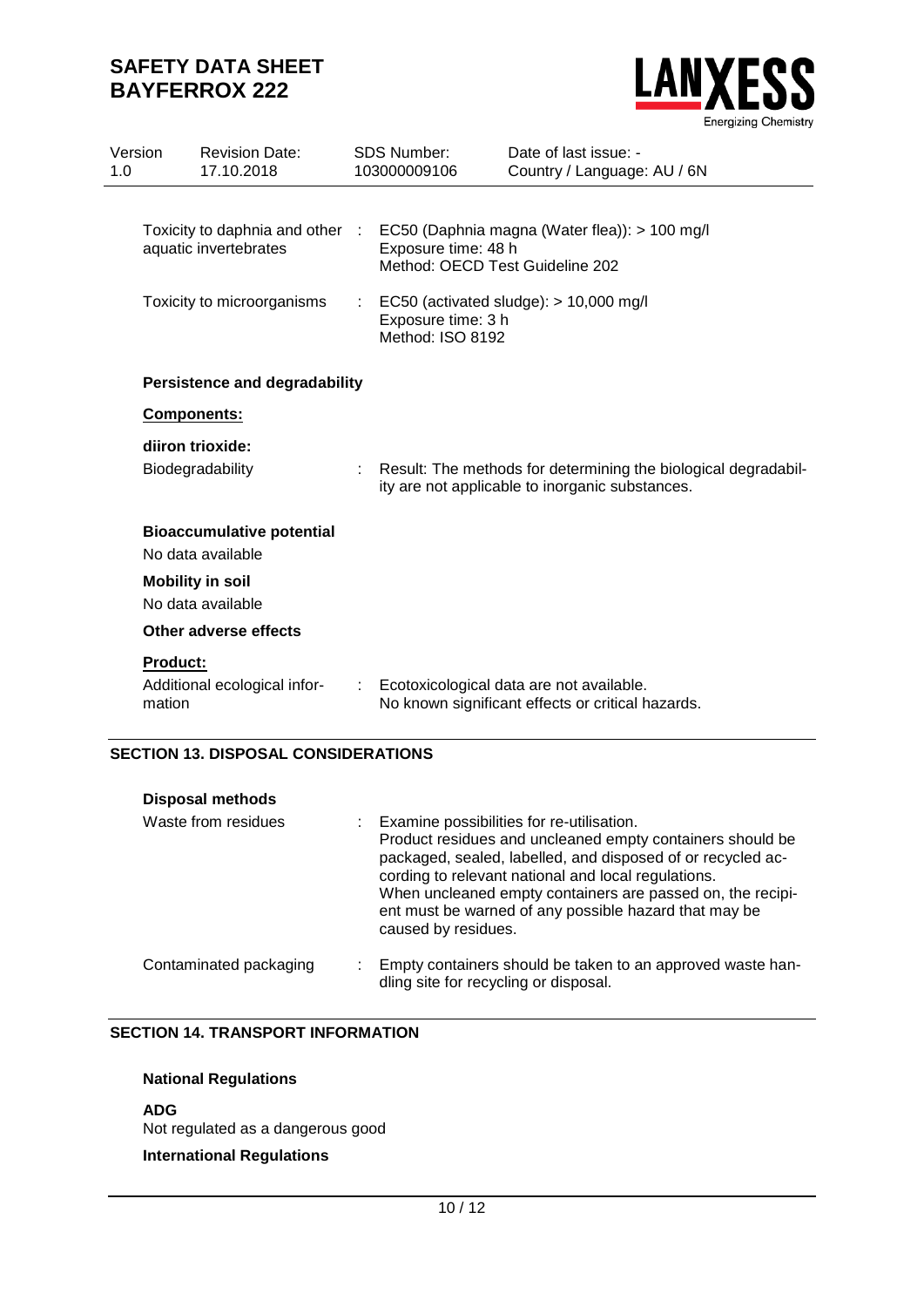

| Version<br>1.0 |                                     | <b>Revision Date:</b><br>17.10.2018                                                            | <b>SDS Number:</b><br>103000009106                      | Date of last issue: -<br>Country / Language: AU / 6N                                        |
|----------------|-------------------------------------|------------------------------------------------------------------------------------------------|---------------------------------------------------------|---------------------------------------------------------------------------------------------|
|                | <b>IATA-DGR</b><br><b>IMDG-Code</b> | Not regulated as a dangerous good<br>Not regulated as a dangerous good                         |                                                         |                                                                                             |
|                |                                     | Not applicable for product as supplied.                                                        |                                                         | Transport in bulk according to Annex II of MARPOL 73/78 and the IBC Code                    |
|                |                                     | <b>Hazard statements</b>                                                                       | Not dangerous cargo.<br>Keep separated from foodstuffs. |                                                                                             |
|                |                                     | <b>SECTION 15. REGULATORY INFORMATION</b>                                                      |                                                         |                                                                                             |
|                | ture                                |                                                                                                |                                                         | Safety, health and environmental regulations/legislation specific for the substance or mix- |
|                | Poisons                             | Standard for the Uniform<br>Scheduling of Medicines and                                        | Schedule 6<br>t.                                        |                                                                                             |
|                |                                     | International Chemical Weapons Convention (CWC)<br>Schedules of Toxic Chemicals and Precursors |                                                         | Not applicable                                                                              |

Prohibition/Licensing Requirements : There is no applicable prohibition or notification/licensing requirements, including for carcinogens under Commonwealth, State or Territory legislation.

# **SECTION 16. OTHER INFORMATION**

### **Full text of other abbreviations**

ATE = Acute Toxicity Estimate BCF = Bioconcentration Factor GHS = Globally Harmonized System of Classification and Labelling of Chemicals

| <b>Revision Date</b>        | : 17.10.2018                                                                                                         |
|-----------------------------|----------------------------------------------------------------------------------------------------------------------|
| <b>ACGIH</b><br>AU OEL      | : USA. ACGIH Threshold Limit Values (TLV)<br>Australia. Workplace Exposure Standards for Airborne Con-<br>taminants. |
| ACGIH / TWA<br>AU OEL / TWA | 8-hour, time-weighted average<br>Exposure standard - time weighted average                                           |